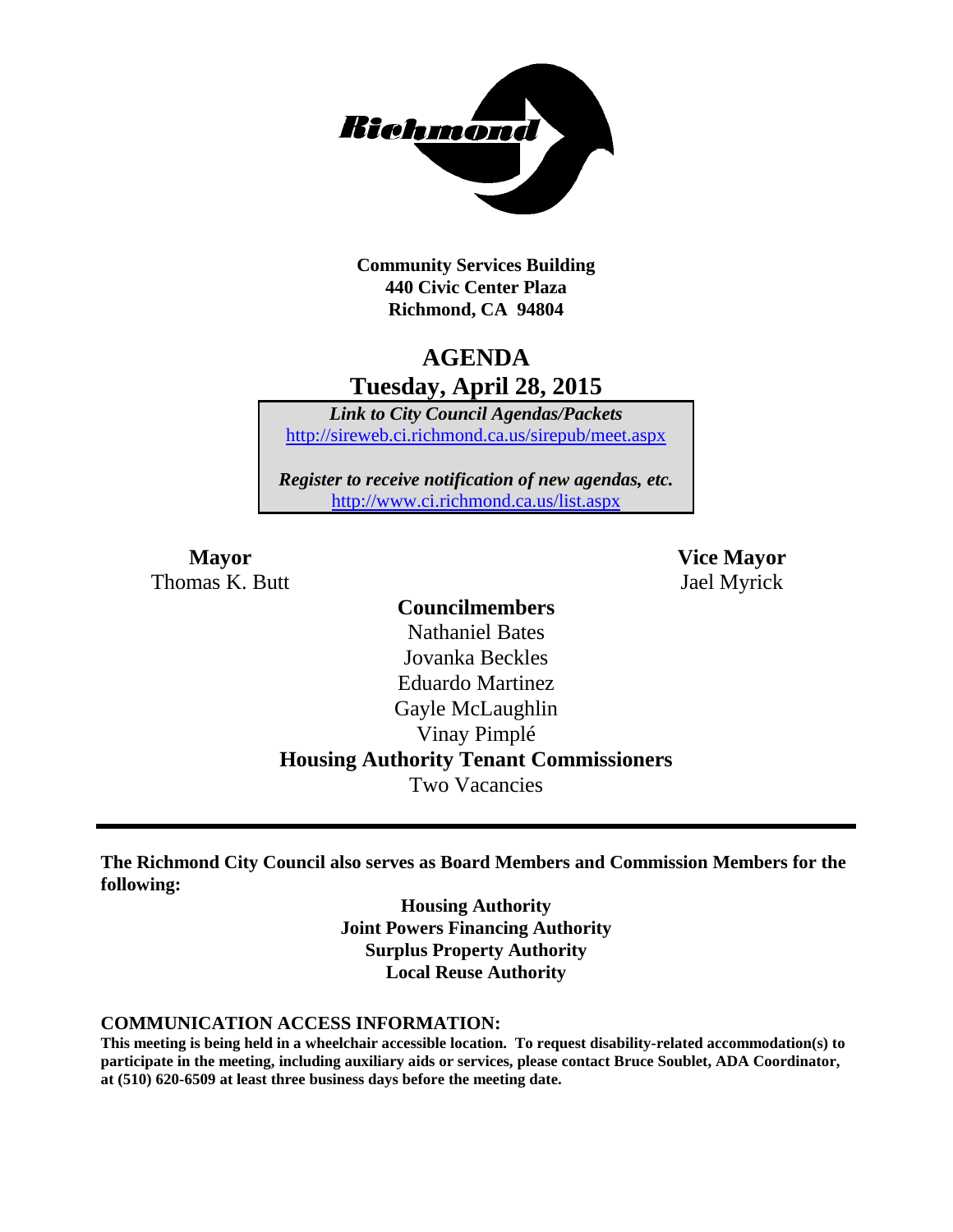# **MEETING PROCEDURES**

The City of Richmond encourages community participation at its City Council meetings and has established procedures that are intended to accommodate public input in a timely and time-sensitive way. As a courtesy to all members of the public who wish to participate in City Council meetings, please observe the following procedures:

**PUBLIC COMMENT ON AGENDA ITEMS:** Anyone who desires to address the City Council on items appearing on the agenda must complete and file a pink speaker's card with the City Clerk **prior** to the City Council's consideration of the item. Once the City Clerk has announced the item and discussion has commenced, no person shall be permitted to speak on the item other than those persons who have submitted their names to the City Clerk. Your name will be called when the item is announced for discussion. **Each speaker will be allowed TWO (2) MINUTES to address the City Council on NON-PUBLIC HEARING items listed on the agenda.**

**OPEN FORUM FOR PUBLIC COMMENT:** Individuals who would like to address the City Council on matters not listed on the agenda or on **Presentations, Proclamations and Commendations, Report from the City Attorney, or Reports of Officers** may do so under Open Forum. All speakers must complete and file a pink speaker's card with the City Clerk **prior** to the commencement of Open Forum. **The amount of time allotted to individual speakers shall be determined based on the number of persons requesting to speak during this item. The time allocation for each speaker will be as follows: 15 or fewer speakers, a maximum of 2 minutes; 16 to 24 speakers, a maximum of 1 and one-half minutes; and 25 or more speakers, a maximum of 1 minute.**

#### **SPEAKERS ARE REQUESTED TO OCCUPY THE RESERVED SEATS IN THE FRONT ROW BEHIND THE SPEAKER'S PODIUM AS THEIR NAME IS ANNOUNCED BY THE CITY CLERK.**

**CONSENT CALENDAR:** Consent Calendar items are considered routine and will be enacted, approved or adopted by one motion unless a request for removal for discussion or explanation is received from the audience or the City Council. A member of the audience requesting to remove an item from the Consent Calendar must first complete a speaker's card and discuss the item with a City staff person who has knowledge of the subject material, prior to filing the card with the City Clerk and **prior to the City Council's consideration of Agenda Review.** An item removed from the Consent Calendar may be placed anywhere on the agenda following the City Council's agenda review.

**CONDUCT AT MEETINGS: Richmond City Council meetings are limited public forums during which the City strives to provide an open, safe atmosphere and promote robust public debate. Members of the public, however, must comply with state law, as well as the City's laws and procedures and may not actually disrupt the orderly conduct of these meetings. The public, for example, may not shout or use amplifying devices, must submit comment cards and speak during their allotted time, may not create a physical disturbance, may not speak on matters unrelated to issues within the jurisdiction of the City Council or the agenda item at hand, and may not cause immediate threats to public safety.**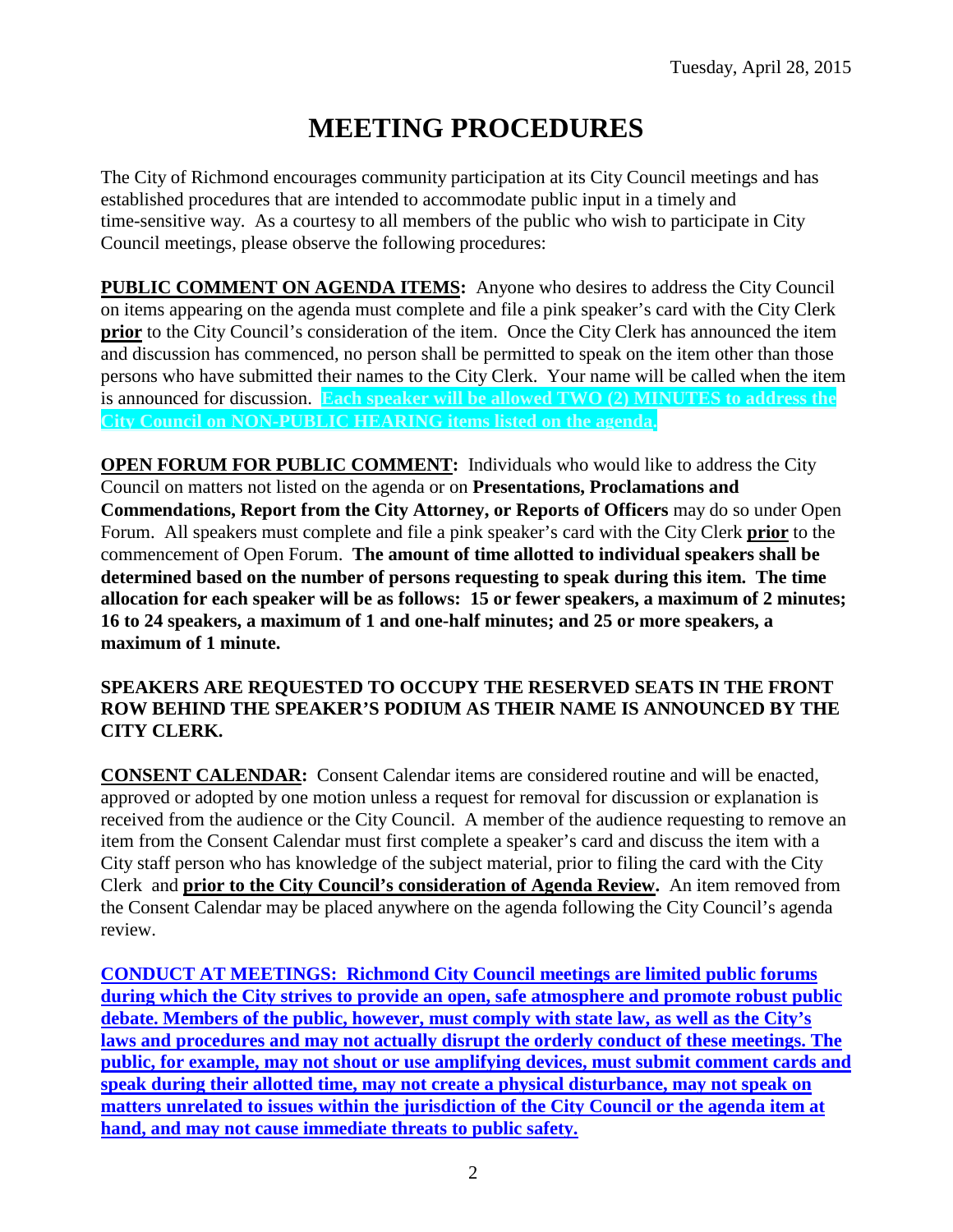**CITY HARASSMENT POLICY: The City invites public comment and critique about its operations, including comment about the performance of its public officials and employees, at the public meetings of the City Council and boards and commissions. However, discriminatory or harassing comments about or in the presence of City employees, even comments by third parties, may create a hostile work environment, if severe or pervasive. The City prohibits harassment against an applicant, employee, or contractor on the basis of race, religious creed, color, national origin, ancestry, physical disability, medical condition, mental disability, marital status, sex (including pregnancy, childbirth, and related medical conditions), sexual orientation, gender identity, age or veteran status, or any other characteristic protected by federal, state or local law. In order to acknowledge the public's right to comment on City operations at public meetings, which could include comments that violate the City's harassment policy if such comments do not cause an actual disruption under the Council Rules and Procedures, while taking reasonable steps to protect City employees from discrimination and harassment, City Boards and Commissions shall adhere to the following procedures. If any person makes a harassing remark at a public meeting that violates the above City policy prohibiting harassment, the presiding officer of the meeting may, at the conclusion of the speaker's remarks and allotted time: (a) remind the public that the City's Policy Regarding Harassment of its Employees is contained in the written posted agenda; and (b) state that comments in violation of City policy are not condoned by the City and will play no role in City decisions. If any person makes a harassing remark at a public meeting that violates the above City policy, any City employee in the room who is offended by remarks violating the City's policy is excused from attendance at the meeting. No City employee is compelled to remain in attendance where it appears likely that speakers will make further harassing comments. If an employee leaves a City meeting for this reason, the presiding officer may send a designee to notify any offended employee who has left the meeting when those comments are likely concluded so that the employee may return to the meeting. The presiding officer may remind an employee or any council or board or commission member that he or she may leave the meeting if a remark violating the City's harassment policy is made. These procedures supplement the Council Rules and Procedures relating to disruption of orderly conduct at Council meetings.**

Any law enforcement officer on duty or whose service is commanded by the presiding officer shall be Sergeant-at-Arms of the Council meetings. He/she, or they, shall carry out all orders and instructions given by the presiding officer for the purpose of maintaining order and decorum at the Council meetings (City Council Rules of Procedure and Order Section III F, RMC Section 2.12.030).

**\*\*\*\*\*\*\*\*\*\*\*\*\*\*\*\*\*\*\*\*\*\*\*\*\*\*\*\*\*\*\*\*\*\*\*\*\*\*\*\*\*\*\*\*\*\*\*\*\*\*\*\*\*\*\*\*\*\***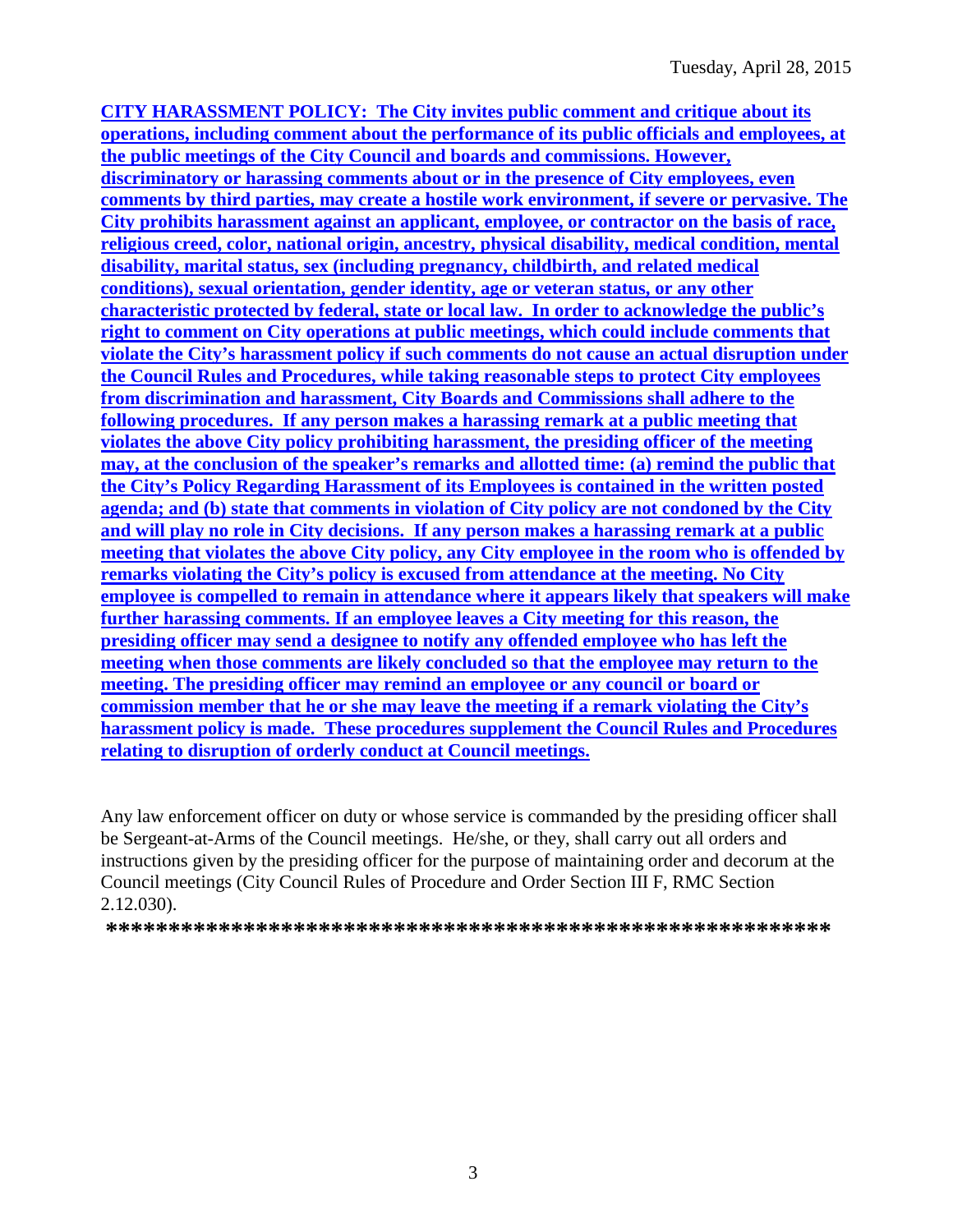## **OPEN SESSION TO HEAR PUBLIC COMMENT ON CLOSED SESSION ITEMS**

5:30 p.m.

- **A. ROLL CALL**
- **B. PUBLIC COMMENT**

#### **C. ADJOURN TO CLOSED SESSION**

### **CLOSED SESSION**

Shimada Room of the Community Services Building

#### **A. CITY COUNCIL**

**A-1.** CONFERENCE WITH LEGAL COUNSEL - EXISTING LITIGATION (Subdivision [a] of Government Code Section 54956.9):

Turnage vs. City of Richmond et al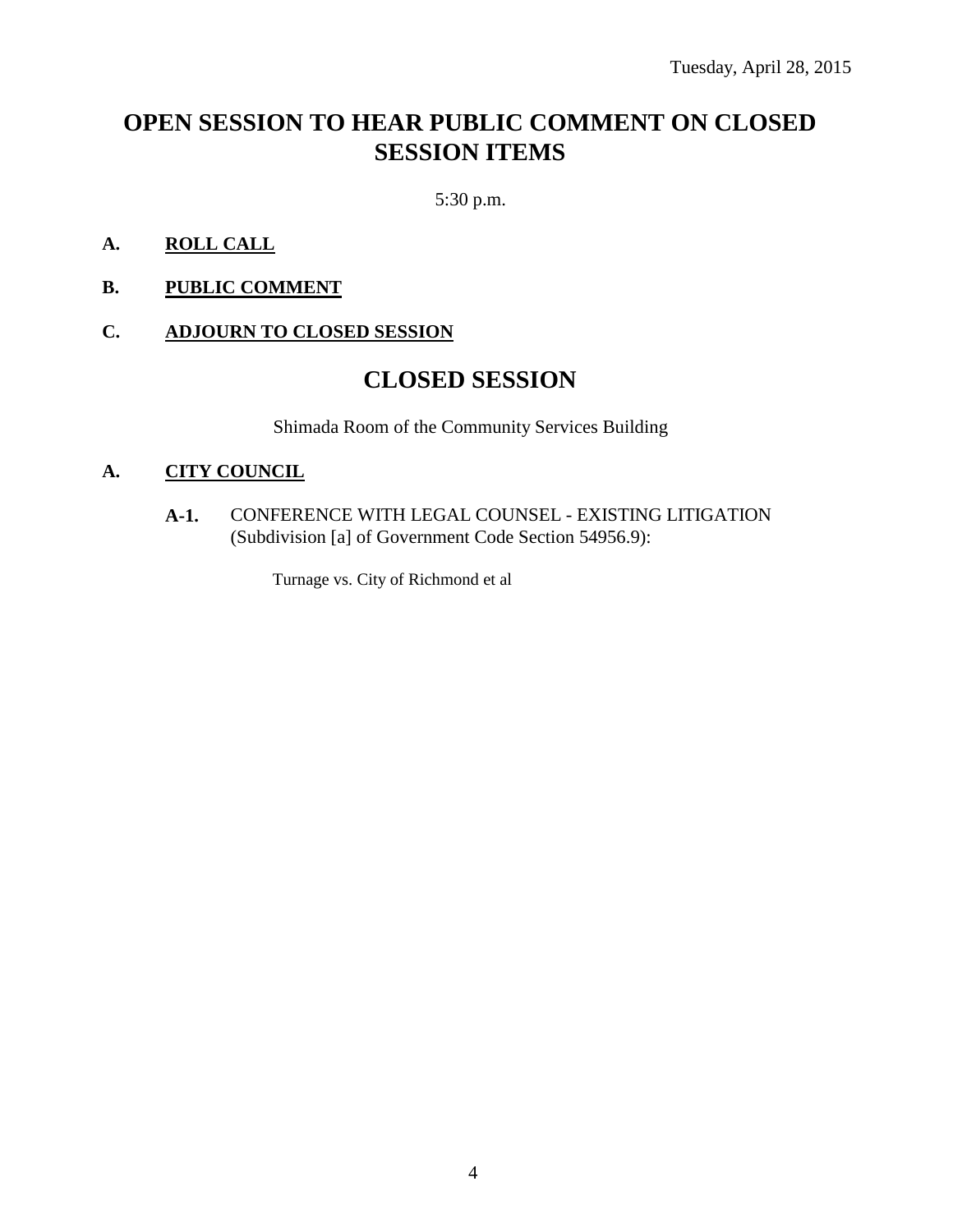### **SPECIAL MEETING OF THE RICHMOND CITY COUNCIL**

6:30 p.m.

#### **A. PLEDGE TO THE FLAG**

- **B. ROLL CALL**
- **C. STATEMENT OF CONFLICT OF INTEREST**
- **D. AGENDA REVIEW**

#### **E. PRESENTATIONS, PROCLAMATIONS, AND COMMENDATIONS**

- **E-1.** PROCLAIM May as National Historic Preservation Month in Richmond Mayor Tom Butt (620-6503)
- **E-2.** PRESENT a proclamation declaring May 2015 as Senior Awareness Month in Richmond to Elders Learning Community - Mayor Tom Butt (620-6527)
- **E-3.** PRESENT a proclamation declaring May 8, 2015 to May 17, 2015 as Affordable Housing Week in Richmond to BRIDGE Housing - Mayor Tom Butt (620-6503).
- **E-4.** ADOPT a proclamation in honor of the Richmond Ride of Silence 2015 Mayor Tom Butt (620-6503).
- **E-5.** ADOPT a proclamation declaring May 2015 as Stroke Awareness Month in Richmond - Mayor Tom Butt (620-6503)
- **E-6.** DECLARE May 2015 as CalFresh Awareness Month in Richmond and introduce the 7-7-7 Campaign - Mayor Tom Butt (620-6503).

#### **F. REPORT FROM THE CITY ATTORNEY OF FINAL DECISIONS MADE DURING CLOSED SESSION**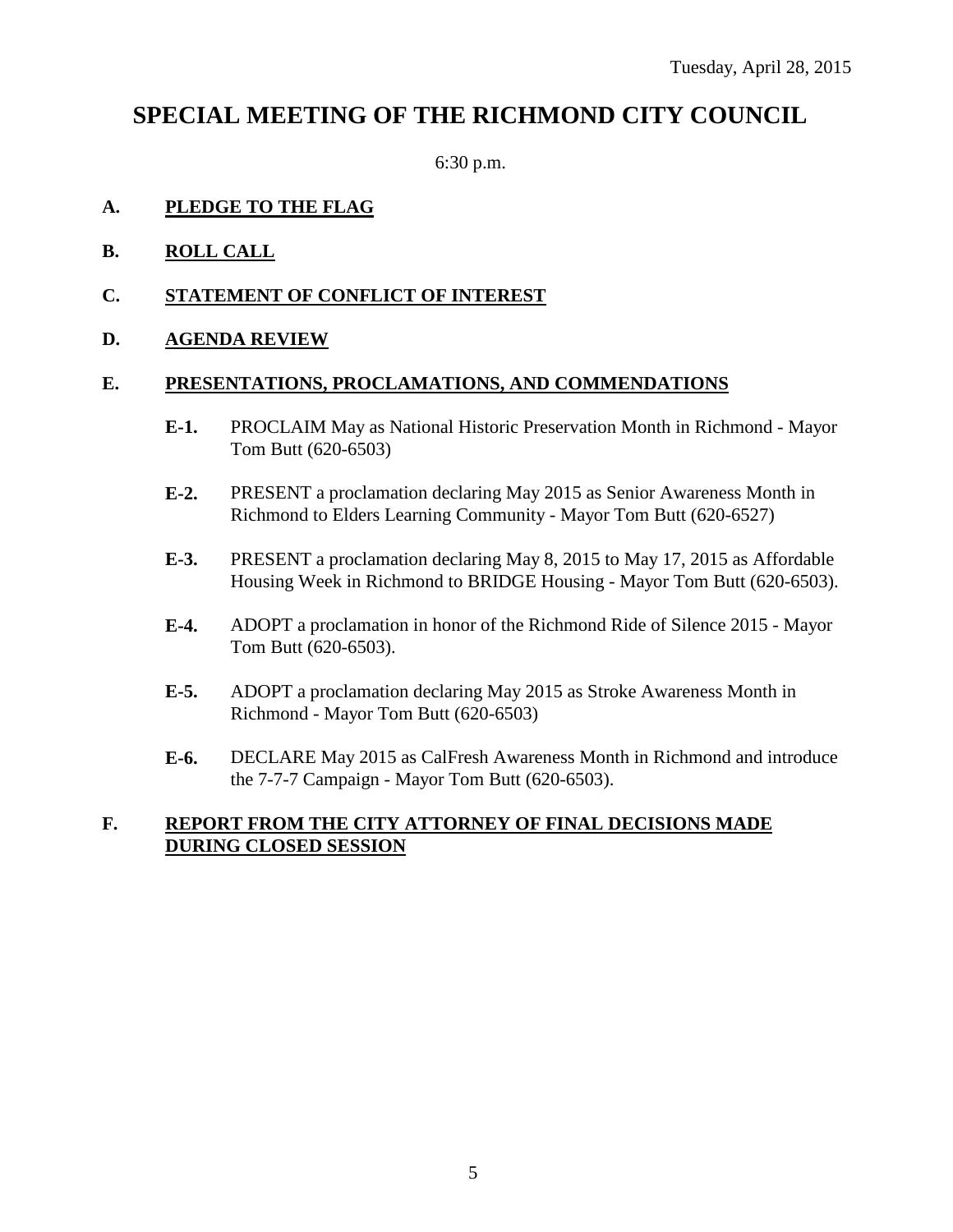#### **G. CITY COUNCIL CONSENT CALENDAR**

**G-1.** APPROVE the following appointments and re-appointments: Arts & Culture Commission: Ben Steinberg, re-appointment, term expiring April 28, 2019; Amahra Hicks, re-appointment, term expiring April 28, 2019; Denise Chandhoke, re-appointment, term expiring April 28, 2019; Commission on Aging: Joan R. Dill, new appointment, term expiring April 28, 2017; Contra Costa County Advisory Council on Aging: Janelle S. Williams, Richmond representative; Economic Development Commission: Brian McKeown, new appointment, term expiring April 28, 2018; Recreation and Parks Commission: Steven Parker, new appointment, term expiring April 28, 2018; Planning Commission: Jen Loy, filling the unexpired term of Roberto Reyes who resigned, term expiring June 30, 2016; Urban Forest Advisory Committee: Jan Mignone, Teri Katz and; Kaci Smith, new appointments; Lee Micheaux, new appointment - Mayor Tom Butt (620-6503).

#### **H. STUDY SESSION**

- **H-1.** RECEIVE a presentation from Contra Costa Times Columnist and Editorial Writer Daniel Borenstein regarding the City's pension and health plan for City employees and retirees. (Mayor Tom Butt, 620-6503)
- **H-2.** REVIEW the Richmond Industrial Safety Ordinance Annual Performance Evaluation Report for 2014 submitted by Contra Costa County Health Services - Fire Department (Adrian Sheppard 307-8031).
- **H-3.** RECEIVE an update from the East Bay Center for the Performing Arts on the growth and impact of their community programs - City Manager's Office (Bill Lindsay/Shasa Curl 412-2091).
- **H-4.** REVIEW information about the Richmond Police Department's policies and training related to officers' use of force (including deadly force) in dealing with individuals who may pose a higher risk to themselves and the police as a result of being under the influence of alcohol or drugs, mental illness, engaging in violent crime, possessing weapons, or other factors. Such information will include the process for investigating, evaluating, and following-up on use of force incidents, including complaint processes available to members of the public - Councilmember McLaughlin (620-5431) and Police Department (Chief Chris Magnus 621-1802).